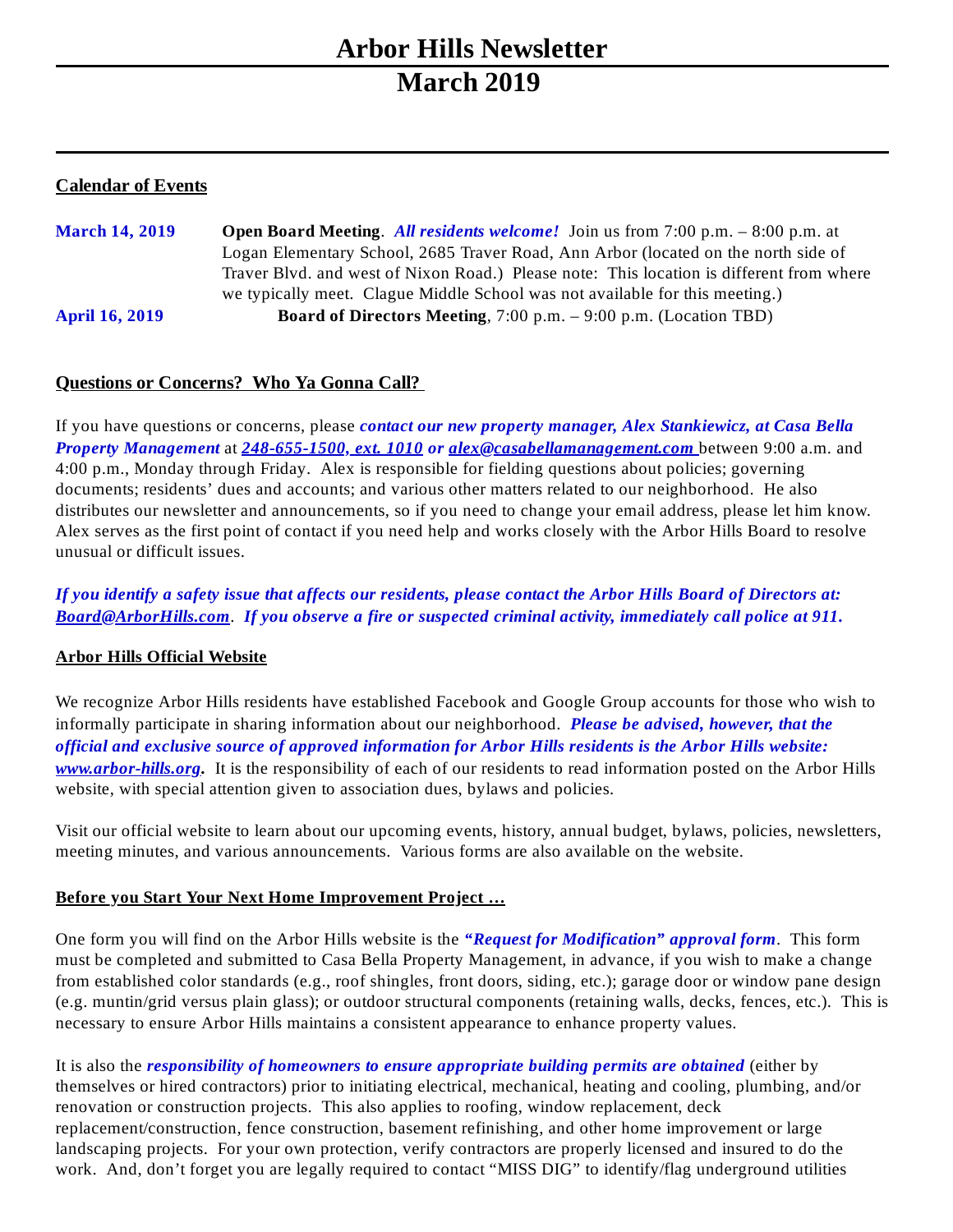#### **Please Stash Your Trash Page 2**

Just a reminder that we must abide by a City Ordinance and Arbor Hills bylaws regarding proper use and indoor storage of trash, recycling and compost bins. Bins that are stored outside are an eyesore and reduce the aesthetic appearance of our neighborhood. And, we don't want to inadvertently invite unwelcome critters and pests to "visit" our neighborhood! Bins should be placed at the curb after 6:00 p.m. the night before scheduled trash pickup (which typically occurs on Wednesday mornings). *Bins must be removed from the curb within 12 hours after trash pick-up and stored inside your garage*. Failure to comply with the City Ordinance and Arbor Hills bylaws could result in fines. We don't want this to happen. Please clear a spot in your garage to store your trash and recycling bins. Thank you!

#### **For Safety's Sake, Please Clear Snow and Ice!**

Winter blustered into Ann Arbor a few weeks ago and, since then, it's been an ongoing challenge to maintain clear walkways for the safety of our residents who are on the move. Our children, dog walkers, and other neighbors appreciate your efforts to maintain and clear your sidewalks and driveway! *What are the rules for snow and ice removal in Arbor Hills?* Homeowners (or renters) are responsible for clearing snow accumulation of one (1) inch or more within 24 hours. In addition, ice must be removed and icy areas must be treated with sand or a salt-free substance designed to melt ice (e.g. "Safe Step" ice melting granules). To protect our sensitive wetland and wildlife areas, it is not permissible to use salt on your driveway or sidewalks (per Ann Arbor City Code, Chapter 49).

If you neglect to clear your sidewalk and driveway in a timely manner, we may have to hire a contractor to *remove snow and/or ice at your property at your expense. You may also be subject to fines.* Sidewalks are inspected on a regular basis. Written notices are sent to violators. Your cooperation with maintaining snow and ice-free walkways in our neighborhood is greatly appreciated!

### **Clear the Way for our Snow Plowing Company**

We have contracted Budd's Lawn Care & Landscaping to plow our streets. Budd's generally arrives within two (2) hours of each two (2) inch accumulation of snow. It may take Budd's longer than usual to clear our streets when the weather is really severe, so please be patient. Please keep an eye on weather reports for anticipated snowfall that may exceed two (2) inches or more. *It's your responsibility to make sure your vehicles are removed from our* streets to accommodate Budd's. Failure to comply with this request may result in your vehicle being towed. You *will be charged for towing and related charges.* It is also your responsibility to ensure guests or service personnel who visit your home are advised about our towing policy. Several years ago, the Board felt it was necessary to establish this towing policy because there were numerous complaints and accidents. And remember: Homeowners/renters are responsible for clearing their own sidewalks and driveways, not Budd's.

#### In addition to snow removal, Budd's Lawn Care & Landscaping also has been retained to salt our street

*intersections when needed.* (Regular "full-street" salting is not possible because of our sensitive wetlands and conservation easements.) We need your help! Budd's is not always aware of slippery, icy conditions. If you have concerns about street plowing or identify issues related to icy conditions in our intersections, please notify Alex Stankiewicz, Casa Bella Property Management. In addition, please copy the Arbor Hills Board at: *board@arborhills.org.*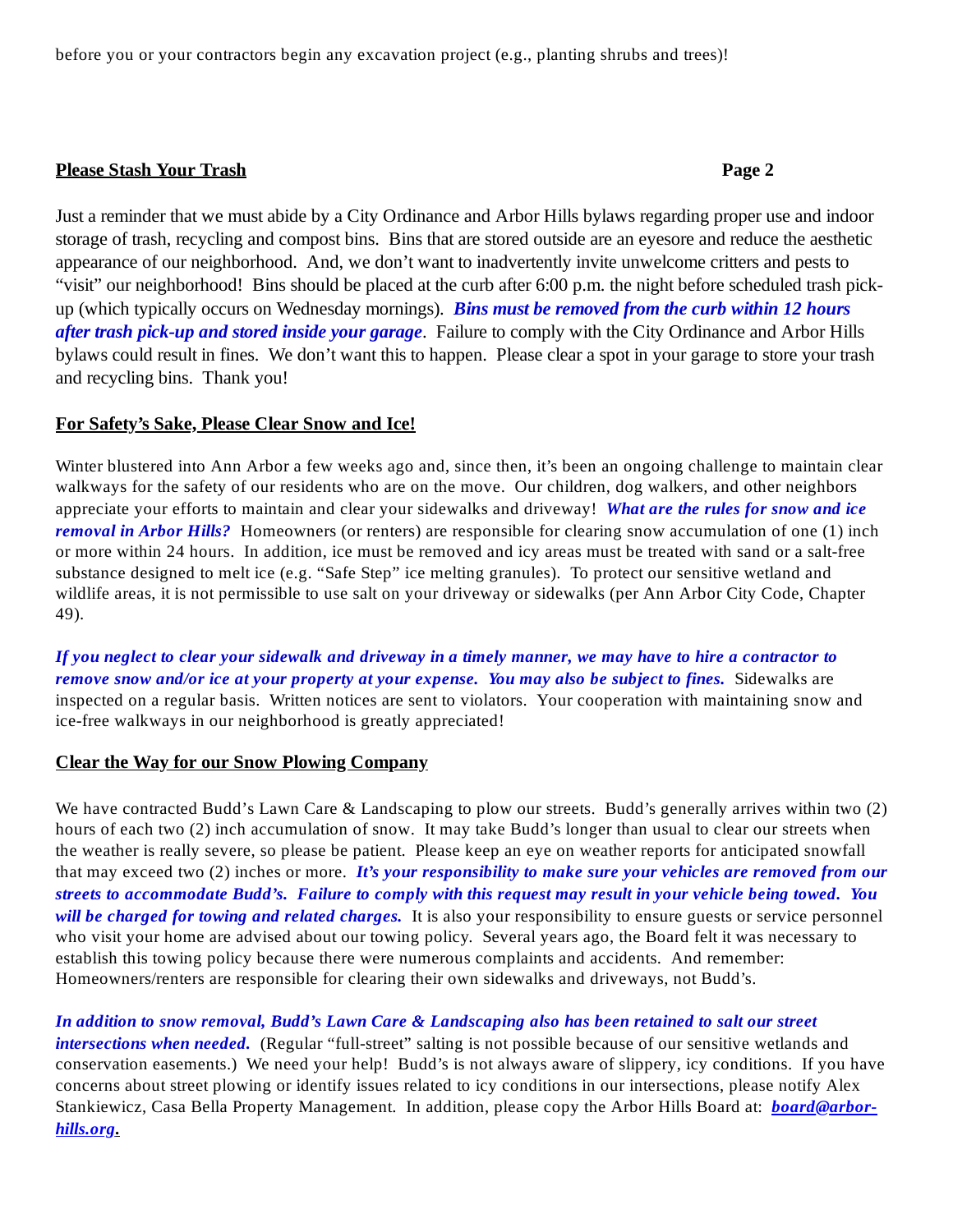## **Where Should Snow Go?**

If you use a snow blower or contract a snow removal company to clear your driveway and sidewalks, please don't blow the snow into unplowed or plowed streets. *Cleared snow from your sidewalks and driveway must go into your yard.* It has recently been brought to the Board's attention that Budd's plow crew deposited piles of snow on a few of our sidewalks. In rare cases, they also left snow at the ends of some residents' driveways. We have been in touch with Budd's and been assured that steps will be taken to prevent these problems in the future.

#### **Slow Down to Protect our Residents, Pets and Common Areas! Page 3**

About two (2) weeks ago, a vehicle crashed into and destroyed one of our front entrance floodlights. Fortunately, no one was injured. An adjacent juniper bush was heavily damaged and probably won't survive into spring. Thanks to our innovative neighbor, Steve Haddrill, the floodlight has been replaced. We don't know who was behind the wheel of the vehicle that caused this damage, but it's pretty clear he/she was driving too fast for weather conditions. *Numerous complaints have been filed about speeding through our neighborhood*, particularly up and down Kilburn Park Circle. During slippery winter days, it's particularly important to slow down when leaving or entering our neighborhood. The maximum speed limit in Arbor Hills is 15 miles per hour, but, for the safety of our children and other residents, please drop your speed to a more considerate and safe speed. And, don't forget to come to a full stop at stop signs. What's your hurry?

# **Fire Hydrants and Snow**

If you have a fire hydrant in your yard, please shovel the snow from around it during deep snowfalls. Fire hydrants can freeze over when snow piles up, rendering them useless. You never know when your hydrant might need to be found and used. All fire hydrants have been marked with flags for ease of location.

## **Street Lights**

A portion of our homeowners' association fees cover repair/replacement costs for street lights that have burned out in our neighborhood. Therefore, the Board has adopted a policy to repair/replace burned out street lights if one (1) light has been out for four (4) months or if three (3) or more lights are out, irrespective of duration. *If you spot a* street light that has burned out or is cycling on and off (sort of blinking on and off), please email Alex at Casa *Bella.* Please specify the location of the street light pole and the cross streets located near the pole.

The Board has been working diligently to obtain rate adjustments from DTE for LED lights installed in Arbor Hills over a year ago. Paperwork, with all documentation requested by DTE, was submitted to DTE last fall. Casa Bella recently contacted DTE again to obtain a status report on our rate adjustment. We are still waiting, and pushing for, a definitive response from DTE.

### **Good News!**

Last winter, an abandoned house in our neighborhood sustained severe water damage when pipes froze and burst. *On February 28, we learned the property was purchased at Sheriff's auction by two (2) investors.* Many thanks to Board Member, Thomas Edwards, for diligently working to protect our residents' interests and property values by working through appropriate legal channels to research and track the City's progress on this "compromised" property. Thanks, too, to a nearby neighbor who helped maintain the appearance of the property by pitching in to mow the grass last summer!

### **2019 Homeowners' Association Fees**